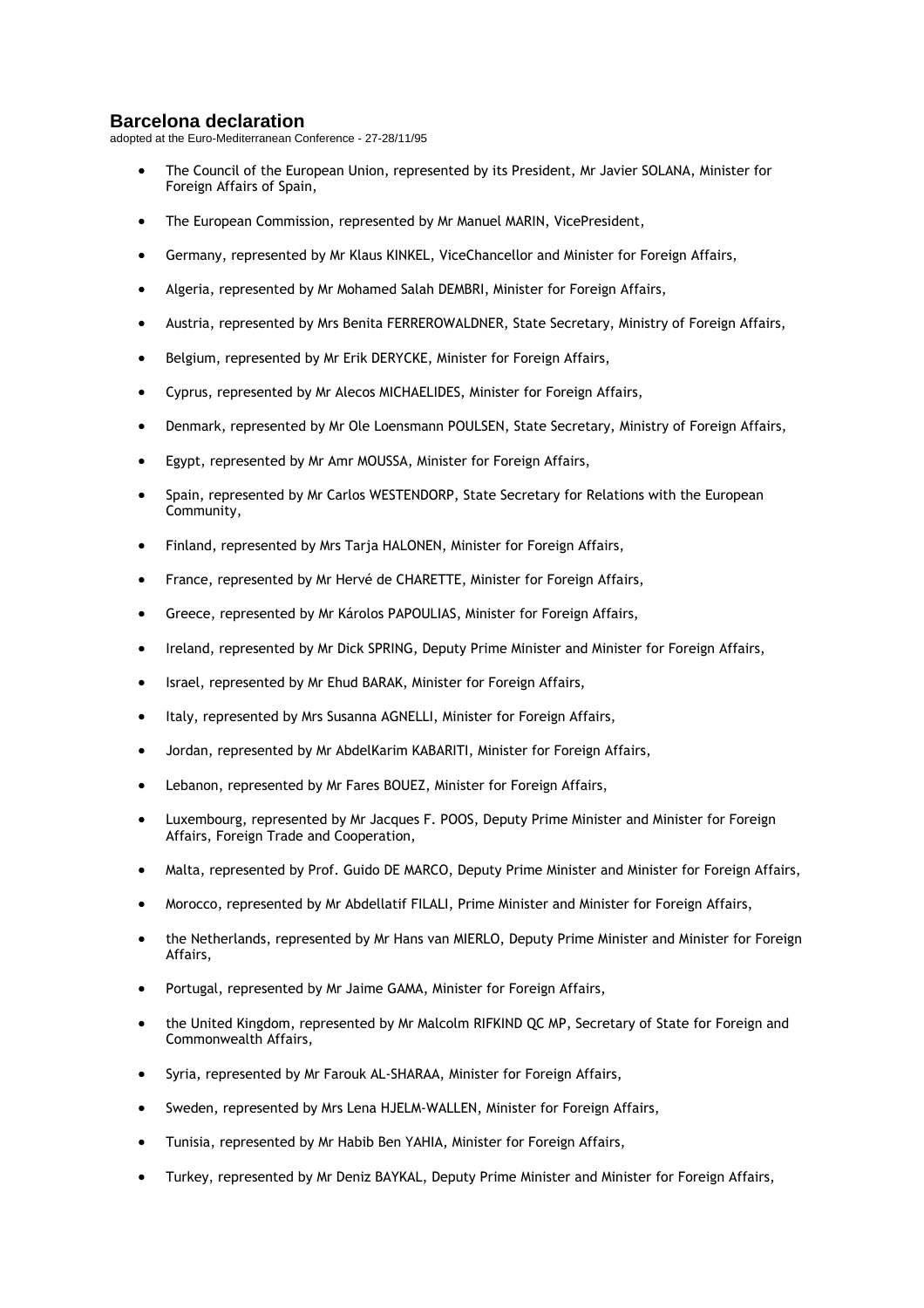- the Palestinian Authority, represented by Mr Yassir ARAFAT, President of the Palestinian Authority, taking part in the Euro-Mediterranean Conference in Barcelona:
- stressing the strategic importance of the Mediterranean and moved by the will to give their future relations a new dimension, based on comprehensive cooperation and solidarity, in keeping with the privileged nature of the links forged by neighbourhood and history;
- aware that the new political, economic and social issues on both sides of the Mediterranean constitute common challenges calling for a coordinated overall response;
- resolved to establish to that end a multilateral and lasting framework of relations based on a spirit of partnership, with due regard for the characteristics, values and distinguishing features peculiar to each of the participants;
- regarding this multilateral framework as the counterpart to a strengthening of bilateral relations which it is important to safeguard, while laying stress on their specific nature;
- stressing that this EuroMediterranean initiative is not intended to replace the other activities and initiatives undertaken in the interests of the peace, stability and development of the region, but that it will contribute to their success. The participants support the realization of a just, comprehensive and lasting peace settlement in the Middle East based on the relevant United Nations Security Council resolutions and principles mentioned in the letter of invitation to the Madrid Middle East Peace Conference, including the principle land for peace, with all that this implies;
- convinced that the general objective of turning the Mediterranean basin into an area of dialogue, exchange and cooperation guaranteeing peace, stability and prosperity requires a strengthening of democracy and respect for human rights, sustainable and balanced economic and social development, measures to combat poverty and promotion of greater understanding between cultures, which are all essential aspects of partnership,
- hereby agree to establish a comprehensive partnership among the participants the EuroMediterranean partnership through strengthened political dialogue on a regular basis, the development of economic and financial cooperation and greater emphasis on the social, cultural and human dimension, these being the three aspects of the EuroMediterranean partnership.

# **Political & security partnership: Establishing a common area of peace & stability**

The participants express their conviction that the peace, stability and security of the Mediterranean region are a common asset which they pledge to promote and strengthen by all means at their disposal. To this end they agree to conduct a strengthened political dialogue at regular intervals, based on observance of essential principles of international law, and reaffirm a number of common objectives in matters of internal and external stability.

In this spirit they undertake in the following declaration of principles to:

act in accordance with the United Nations Charter and the Universal Declaration of Human Rights, as well as other obligations under international law, in particular those arising out of regional and international instruments to which they are party;

develop the rule of law and democracy in their political systems, while recognizing in this framework the right of each of them to choose and freely develop its own political, socio-cultural, economic and judicial system;

respect human rights and fundamental freedoms and guarantee the effective legitimate exercise of such rights and freedoms, including freedom of expression, freedom of association for peaceful purposes and freedom of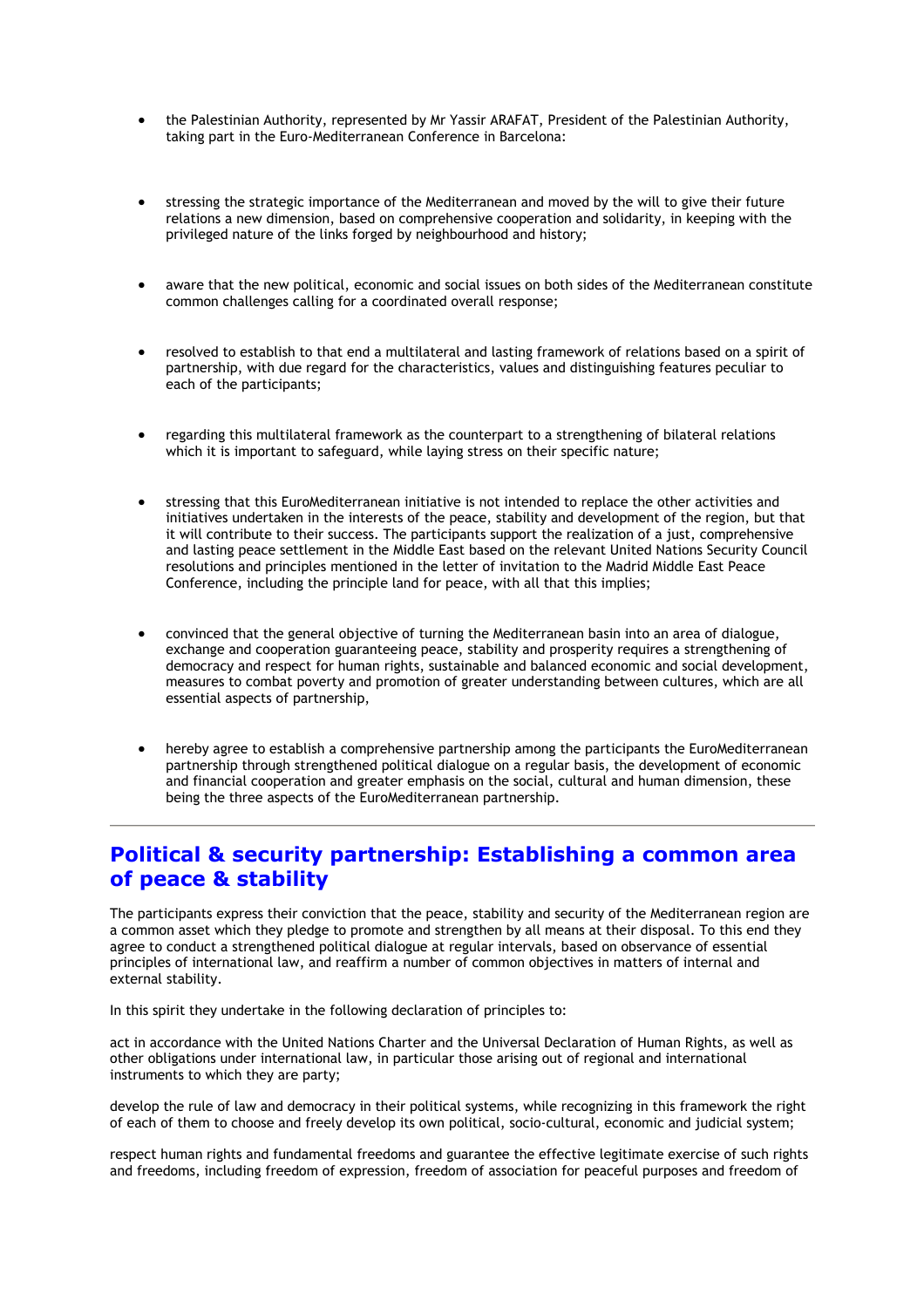thought, conscience and religion, both individually and together with other members of the same group, without any discrimination on grounds of race, nationality, language, religion or sex;

give favourable consideration, through dialogue between the parties, to exchanges of information on matters relating to human rights, fundamental freedoms, racism and xenophobia;

respect and ensure respect for diversity and pluralism in their societies, promote tolerance between different groups in society and combat manifestations of intolerance, racism and xenophobia. The participants stress the importance of proper education in the matter of human rights and fundamental freedoms;

respect their sovereign equality and all rights inherent in their sovereignty, and fulfil in good faith the obligations they have assumed under international law;

respect the equal rights of peoples and their right to self-determination, acting at all times in conformity with the purposes and principles of the Charter of the United Nations and with the relevant norms of international law, including those relating to territorial integrity of States, as reflected in agreements between relevant parties;

refrain, in accordance with the rules of international law, from any direct or indirect intervention in the internal affairs of another partner;

respect the territorial integrity and unity of each of the other partners;

settle their disputes by peaceful means, call upon all participants to renounce recourse to the threat or use of force against the territorial integrity of another participant, including the acquisition of territory by force, and reaffirm the right to fully exercise sovereignty by legitimate means in accordance with the UN Charter and international law;

strengthen their cooperation in preventing and combating terrorism, in particular by ratifying and applying the international instruments they have signed, by acceding to such instruments and by taking any other appropriate measure;

fight together against the expansion and diversification of organized crime and combat the drugs problem in all its aspects;

- promote regional security by acting, inter alia, in favour of nuclear, chemical and biological non-proliferation through adherence to and compliance with a combination of international and regional non-proliferation regimes, and arms control and disarmament agreements such as NPT, CWC, BWC, CTBT and/or regional arrangements such as weapons free zones including their verification regimes, as well as by fulfilling in good faith their commitments under arms control, disarmament and non-proliferation conventions.

The parties shall pursue a mutually and effectively verifiable Middle East Zone free of weapons of mass destruction, nuclear, chemical and biological, and their delivery systems.

Furthermore the parties will consider practical steps to prevent the proliferation of nuclear, chemical and biological weapons as well as excessive accumulation of conventional arms.

Refrain from developing military capacity beyond their legitimate defence requirements, at the same time reaffirming their resolve to achieve the same degree of security and mutual confidence with the lowest possible levels of troops and weaponry and adherence to CCW.

Promote conditions likely to develop good-neighbourly relations among themselves and support processes aimed at stability, security, prosperity and regional and subregional cooperation.

consider any confidence and security-building measures that could be taken between the parties with a view to the creation of an "area of peace and stability in the Mediterranean", including the long term possibility of establishing a Euro-Mediterranean pact to that end.

# **Economic & financial partnership: Creating an area of shared prosperity**

The participants emphasize the importance they attach to sustainable and balanced economic and social development with a view to achieving their objective of creating an area of shared prosperity.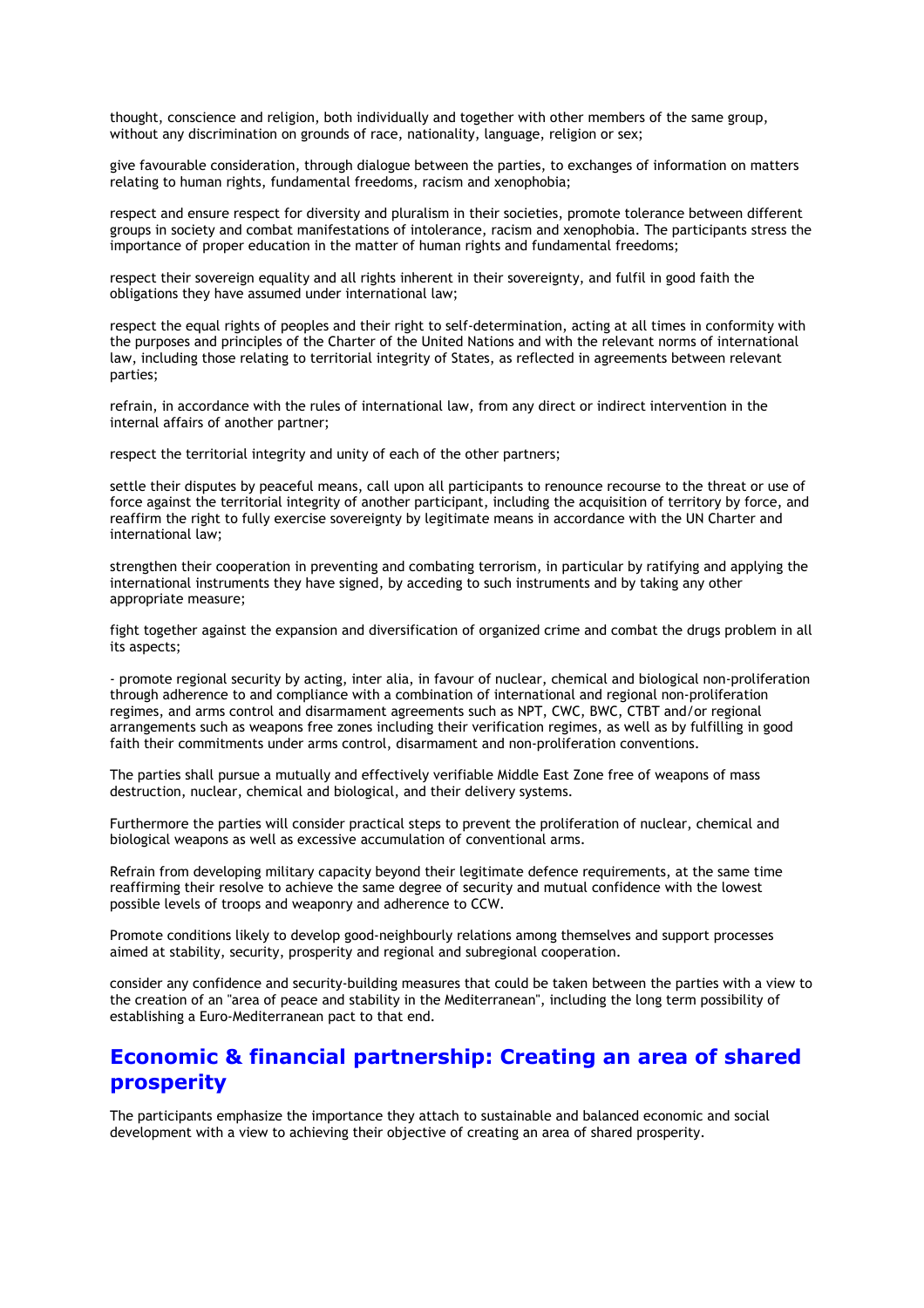The partners acknowledge the difficulties that the question of debt can create for the economic development of the countries of the Mediterranean region. They agree, in view of the importance of their relations, to continue the dialogue in order to achieve progress in the competent fora.

Noting that the partners have to take up common challenges, albeit to varying degrees, the participants set themselves the following long-term objectives:

- acceleration of the pace of sustainable socio-economic development;
- improvement of the living conditions of their populations, increase in the employment level and reduction in the development gap in the EuroMediterranean region;
- encouragement of regional cooperation and integration.

With a view to achieving these objectives, the participants agree to establish an economic and financial partnership which, taking into account the different degrees of development, will be based on:

- the progressive establishment of a free-trade area;
- the implementation of appropriate economic cooperation and concerted action in the relevant areas;
- a substantial increase in the European Union's financial assistance to its partners.

# **a) Free-trade area**

The free-trade area will be established through the new EuroMediterranean Agreements and free-trade agreements between partners of the European Union. The parties have set 2010 as the target date for the gradual establishment of this area which will cover most trade with due observance of the obligations resulting from the WTO.

With a view to developing gradual free trade in this area: tariff and nontariff barriers to trade in manufactured products will be progressively eliminated in accordance with timetables to be negotiated between the partners; taking as a starting point traditional trade flows, and as far as the various agricultural policies allow and with due respect to the results achieved within the GATT negotiations, trade in agricultural products will be progressively liberalized through reciprocal preferential access among the parties; trade in services including right of establishment will be progressively liberalized having due regard to the GATS agreement.

The participants decide to facilitate the progressive establishment of this free-trade area through

- the adoption of suitable measures as regard rules of origin, certification, protection of intellectual and industrial property rights and competition;
- the pursuit and the development of policies based on the principles of market economy and the integration of their economies taking into account their respective needs and levels of development;
- the adjustment and modernization of economic and social structures, giving priority to the promotion and development of the private sector, to the upgrading of the productive sector and to the establishment of an appropriate institutional and regulatory framework for a market economy. They will likewise endeavour to mitigate the negative social consequences which may result from this adjustment, by promoting programmes for the benefit of the neediest populations;
- the promotion of mechanisms to foster transfers of technology.

# **b) Economic cooperation and concerted action**

Cooperation will be developed in particular in the areas listed below and in this respect the participants:

acknowledge that economic development must be supported both by internal savings, the basis of investment, and by direct foreign investment. They stress the importance of creating an environment conducive to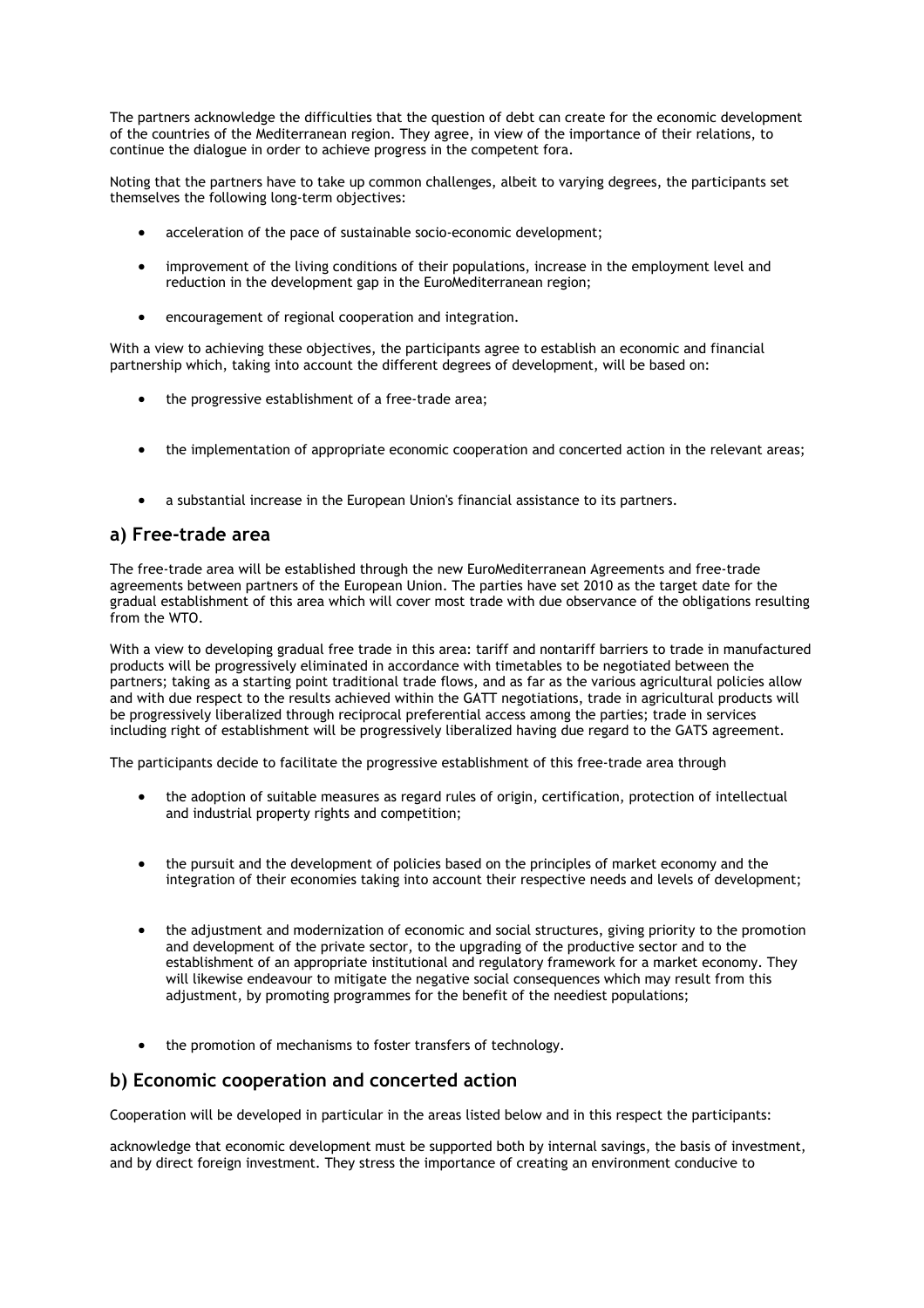investment, in particular by the progressive elimination of obstacles to such investment which could lead to the transfer of technology and increase production and exports;

affirm that regional cooperation on a voluntary basis, particularly with a view to developing trade between the partners themselves, is a key factor in promoting the creation of a freetrade area;

- encourage enterprises to enter into agreements with each other and undertake to promote such cooperation and industrial modernization by providing a favourable environment and regulatory framework. They consider it necessary to adopt and to implement a technical support programme for SMEs;

emphasize their interdependence with regard to the environment, which necessitates a regional approach and increased cooperation, as well as better coordination of existing multilateral programmes, while confirming their attachment to the Barcelona Convention and the Mediterranean Action Plan. They recognize the importance of reconciling economic development with environmental protection, of integrating environmental concerns into the relevant aspects of economic policy and of mitigating the negative environmental consequences which might result. They undertake to establish a short and medium-term priority action programme, including in connection with combating desertification, and to concentrate appropriate technical and financial support on those actions;

recognize the key role of women in development and undertake to promote their active participation in economic and social life and in the creation of employment;

stress the importance of the conservation and rational management of fish stocks and of the improvement of cooperation on research into stocks, including aquaculture, and undertake to facilitate scientific training and research and to envisage creating joint instruments;

acknowledge the pivotal role of the energy sector in the economic EuroMediterranean partnership and decide to strengthen cooperation and intensify dialogue in the field of energy policies. They also decide to create the appropriate framework conditions for investments and the activities of energy companies, cooperating in creating the conditions enabling such companies to extend energy networks and promote link-ups;

- recognize that water supply together with suitable management and development of resources are priority issues for all Mediterranean partners and that cooperation should be developed in these areas;

agree to cooperate in modernizing and restructuring agriculture and in promoting integrated rural development. This cooperation will focus in particular on technical assistance and training, on support for policies implemented by the partners to diversify production, on the reduction of food dependency and on the promotion of environment-friendly agriculture. They also agree to cooperate in the eradication of illicit crops and the development of any regions affected.

The participants also agree to cooperate in other areas and, to that effect:

stress the importance of developing and improving infrastructures, including through the establishment of an efficient transport system, the development of information technologies and the modernization of telecommunications. They agree to draw up a programme of priorities for that purpose;

- undertake to respect the principles of international maritime law, in particular freedom to provide services in international transport and free access to international cargoes. The results of the ongoing multilateral trade negotiations on maritime transport services being conducted within the WTO will be taken into account when agreed;

undertake to encourage cooperation between local authorities and in support of regional planning;

recognizing that science and technology have a significant influence on socioeconomic development, agree to strengthen scientific research capacity and development, contribute to the training of scientific and technical staff and promote participation in joint research projects based on the creation of scientific networks;

agree to promote cooperation on statistics in order to harmonize methods and exchange data.

# **c) Financial cooperation**

The participants consider that the creation of a free-trade area and the success of the EuroMediterranean partnership require a substantial increase in financial assistance, which must above all encourage sustainable indigenous development and the mobilization of local economic operators. They note in this connection that: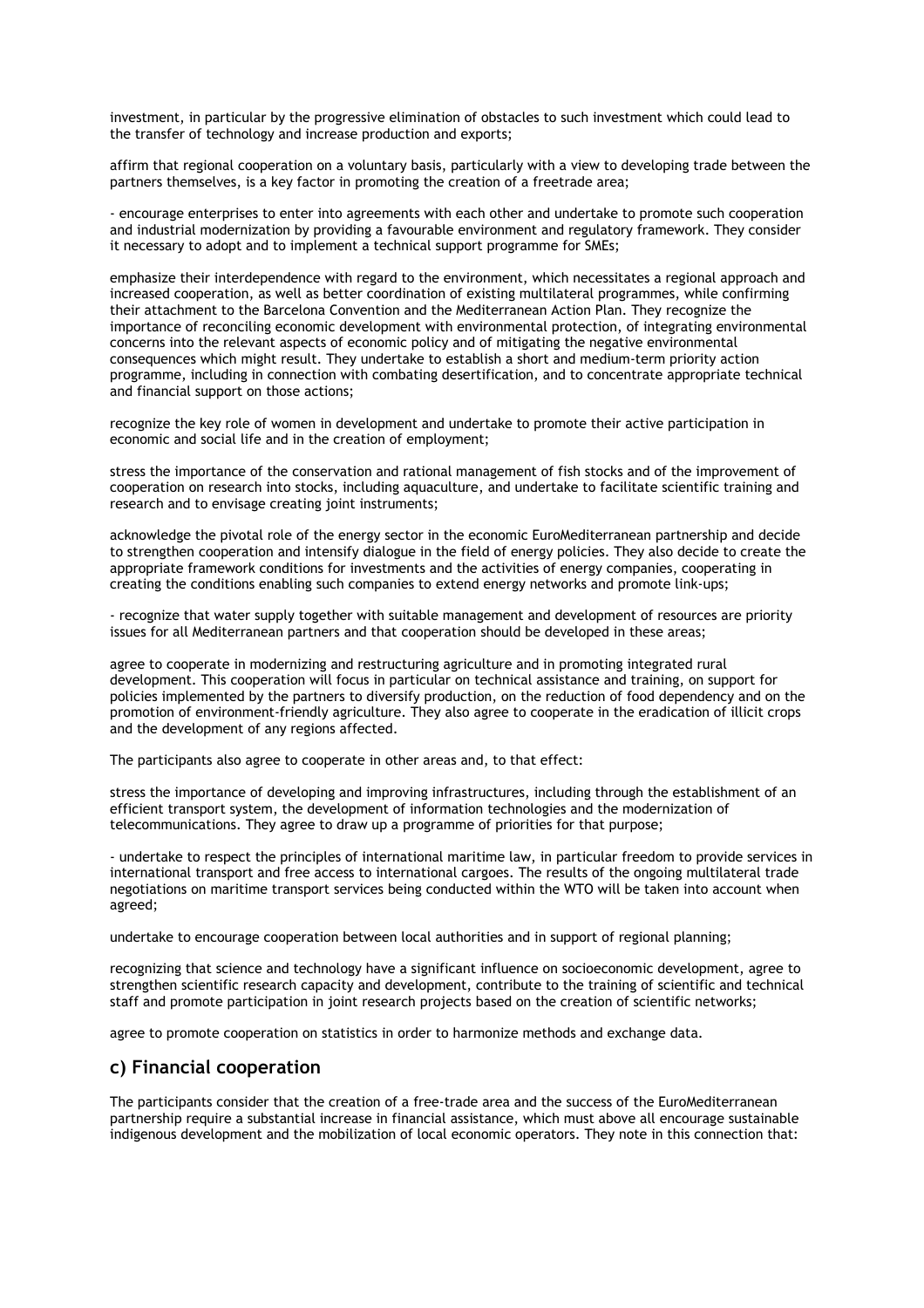the Cannes European Council agreed to set aside ECU 4 685 million for this financial assistance in the form of available Community budget funds for the period 1995-1999. This will be supplemented by EIB assistance in the form of increased loans and the bilateral financial contributions from the Member States;

effective financial cooperation managed in the framework of a multiannual programme, taking into account the special characteristics of each of the partners is necessary;

sound macro-economic management is of fundamental importance in ensuring the success of the partnership. To this end they agree to promote dialogue on their respective economic policies and on the method of optimizing financial cooperation.

# **Partnership in social, cultural and Human affairs: Developing human ressources, promoting understanding between cultures & exchanges between civil societies**

The participants recognize that the traditions of culture and civilization throughout the Mediterranean region, dialogue between these cultures and exchanges at human, scientific and technological level are an essential factor in bringing their peoples closer, promoting understanding between them and improving their perception of each other.

In this spirit, the participants agree to establish a partnership in social, cultural and human affairs. To this end:

they reaffirm that dialogue and respect between cultures and religions are a necessary precondition for bringing the peoples closer. In this connection they stress the importance of the role the mass media can play in the reciprocal recognition and understanding of cultures as a source of mutual enrichment;

they stress the essential nature of the development of human resources, both as regards the education and training of young people in particular and in the area of culture. They express their intent to promote cultural exchanges and knowledge of other languages, respecting the cultural identity of each partner, and to implement a lasting policy of educational and cultural programmes; in this context, the partners undertake to adopt measures to facilitate human exchanges, in particular by improving administrative procedures;

they underline the importance of the health sector for sustainable development and express their intention of promoting the effective participation of the community in operations to improve health and well-being;

they recognize the importance of social development which, in their view, must go hand in hand with any economic development. They attach particular importance to respect for fundamental social rights, including the right to development;

they recognize the essential contribution civil society can make in the process of development of the Euro-Mediterranean partnership and as an essential factor for greater understanding and closeness between peoples;

they accordingly agree to strengthen and/or introduce the necessary instruments of decentralized cooperation to encourage exchanges between those active in development within the framework of national laws: leaders of political and civil society, the cultural and religious world, universities, the research community, the media, organizations, the trade unions and public and private enterprises;

on this basis, they recognize the importance of encouraging contacts and exchanges between young people in the context of programmes for decentralized cooperation;

they will encourage actions of support for democratic institutions and for the strengthening of the rule of law and civil society;

they recognize that current population trends represent a priority challenge which must be counterbalanced by appropriate policies to accelerate economic takeoff;

they acknowledge the importance of the role played by migration in their relationships. They agree to strengthen their cooperation to reduce migratory pressures, among other things through vocational training programmes and programmes of assistance for job creation. They undertake to guarantee protection of all the rights recognized under existing legislation of migrants legally resident in their respective territories;

in the area of illegal immigration they decide to establish closer cooperation. In this context, the partners, aware of their responsibility for readmission, agree to adopt the relevant provisions and measures, by means of bilateral agreements or arrangements, in order to readmit their nationals who are in an illegal situation. To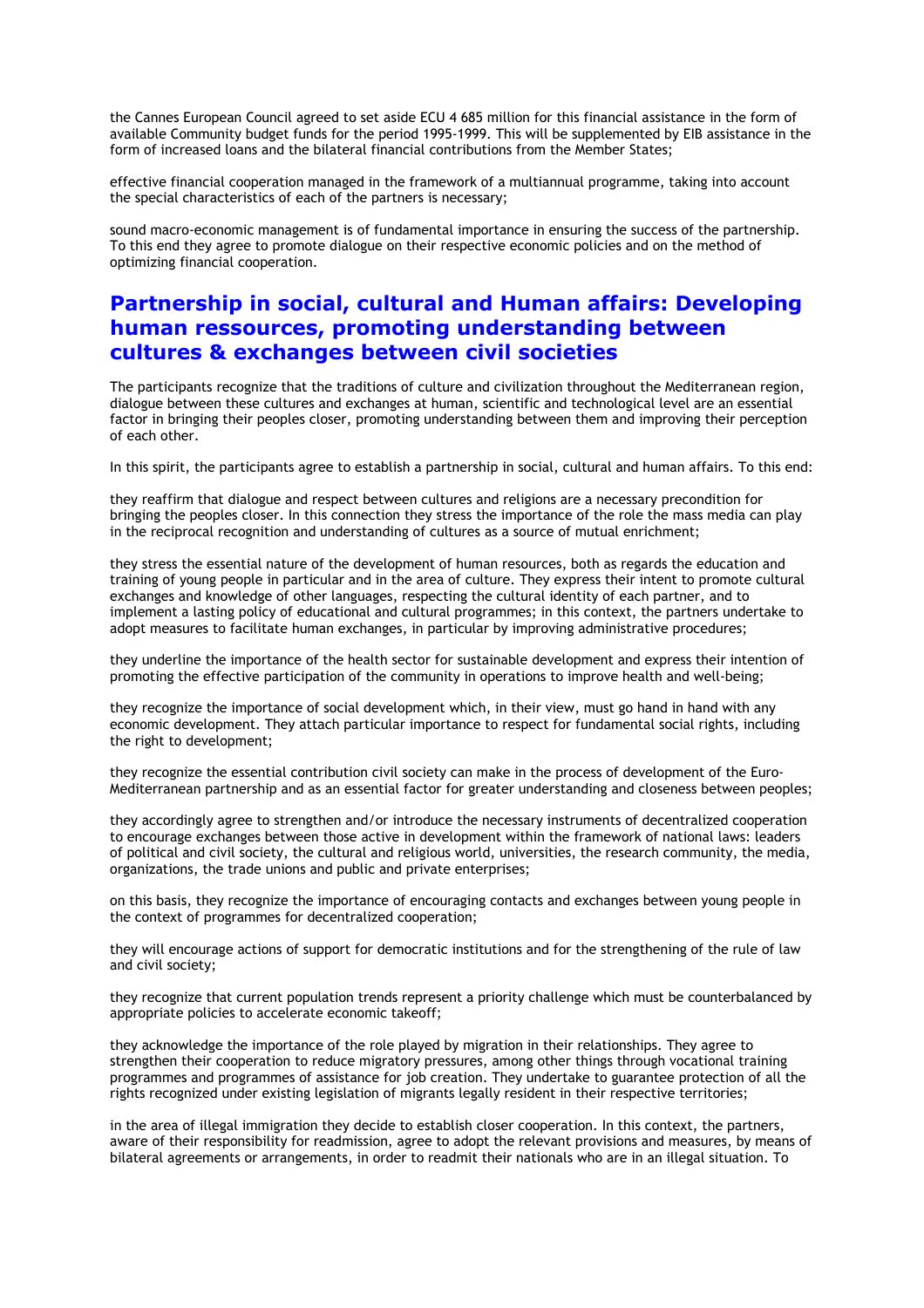that end, the Member States of the European Union take citizens to mean nationals of the Member States, as defined for Community purposes;

they agree to strengthen cooperation by means of various measures to prevent terrorism and fight it more effectively together;

by the same token they consider it necessary to fight jointly and effectively against drug trafficking, international crime and corruption;

they underline the importance of waging a determined campaign against racism, xenophobia and intolerance and agree to cooperate to that end.

# **Follow-up to the conference**

The participants:

considering that the Barcelona Conference provides the basis for a process, which is open and should develop;

reaffirming their will to establish a partnership based on the principles and objectives defined in this Declaration;

resolved to give practical expression to this EuroMediterranean partnership;

convinced that, in order to achieve this objective, it is necessary to continue the comprehensive dialogue thus initiated and to carry out a series of specific actions;

hereby adopt the attached work programme:

The Ministers for Foreign Affairs will meet periodically in order to monitor the application of this Declaration and define actions enabling the objectives of the partnership to be achieved.

The various activities will be followed by ad hoc thematic meetings of ministers, senior officials and experts, exchanges of experience and information, contacts between those active in civil society and by any other appropriate means.

Contacts between parliamentarians, regional authorities, local authorities and the social partners will be encouraged.

A "EuroMediterranean Committee for the Barcelona process" at senior-official level, consisting of the European Union Troïka and one representative of each Mediterranean partner, will hold regular meetings to prepare the meeting of the Ministers for Foreign Affairs, take stock of and evaluate the followup to the Barcelona process and all its components and update the work programme.

Appropriate preparatory and followup work for the meetings resulting from the Barcelona work programme and from the conclusions of the "EuroMediterranean Committee for the Barcelona process" will be undertaken by the Commission departments.

The next meeting of the Ministers for Foreign Affairs will be held in the first semester of 1997 in one of the twelve Mediterranean partners of the European Union, to be determined through further consultations.

# **Annex : Work Programme**

# **I. Introduction**

The aim of this programme is to implement the objectives of the Barcelona Declaration, and to respect its principles, through regional and multilateral actions. It is complementary both to the bilateral cooperation, implemented in particular under the agreements between the EU and its Mediterranean partners, and to the cooperation already existing in other multilateral fora.

The preparation and the follow-up to the various actions will be implemented in accordance with the principles and mechanisms set out in the Barcelona Declaration.

The priority actions for further cooperation are listed below. This does not exclude EuroMediterranean cooperation being extended to other actions if the partners so agree.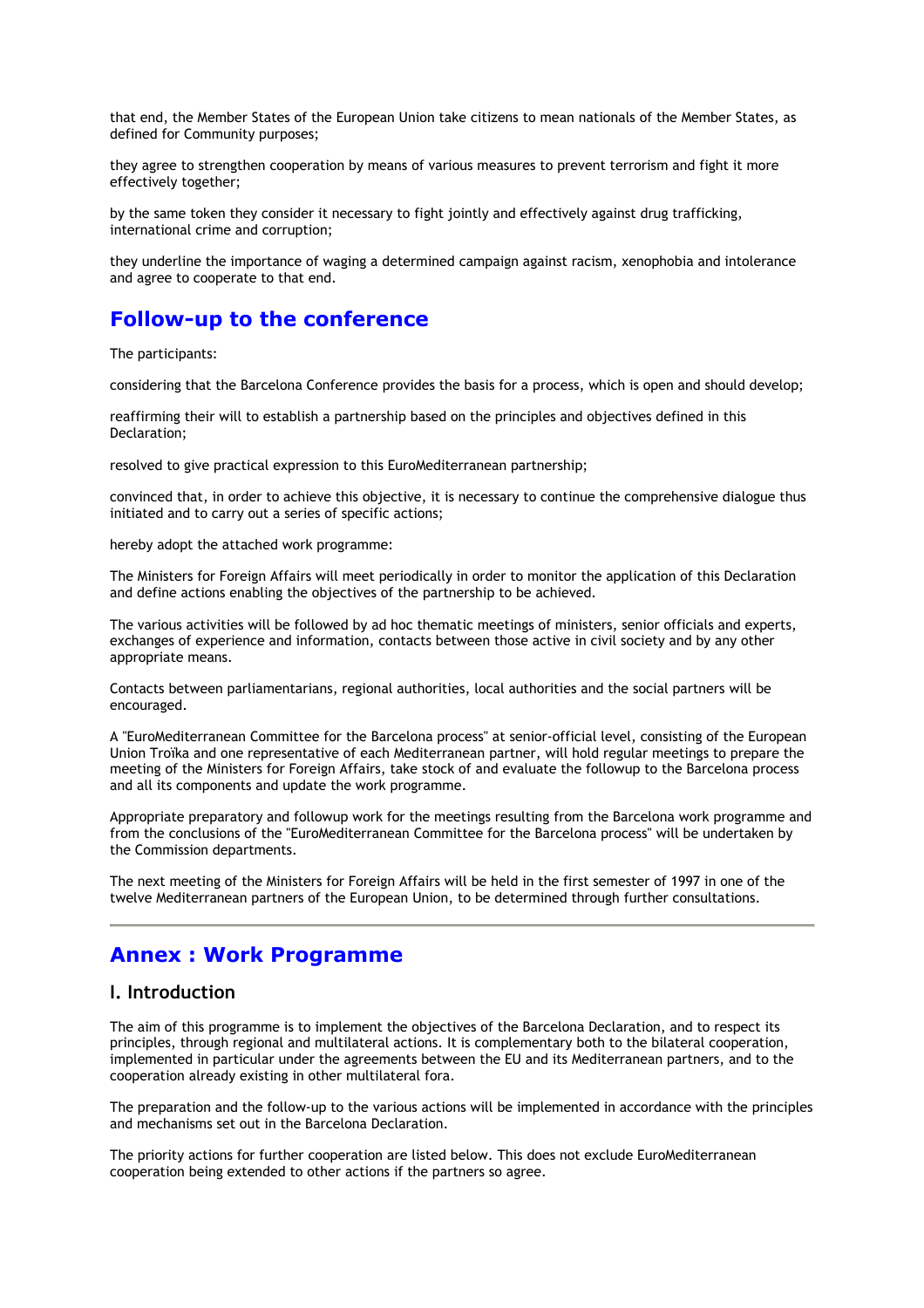The actions may apply to States, their local and regional authorities as well as actors of their civil society.

With the agreement of the participants, other countries or organizations may be involved in the actions contained in the work programme. The implementation must take place in a flexible and transparent way.

With the agreement of the participants, future EuroMediterranean cooperation will take account, as appropriate, of the opinions and recommendations resulting from the relevant discussions held at various levels in the region.

The implementation of the programme should start as soon as practical after the Barcelona Conference. It will be reviewed at the next EuroMediterranean Conference on the basis of a report to be prepared by the European Commission departments, particularly on the basis of reports from the various meetings and Groups mentioned below, and approved by the "EuroMediterranean Committee for the Barcelona process" set up by the Barcelona Declaration.

# **II. Political and Security Partnership: Establishing a common area of peace and stability**

With a view to contributing to the objective of progressively creating a zone of peace, stability and security in the Mediterranean, senior officials will meet periodically, starting within the first quarter of 1996. They will:

- conduct a political dialogue to examine the most appropriate means and methods of implementing the principles adopted by the Barcelona Declaration, and

- submit practical proposals in due time for the next EuroMediterranean Meeting of Foreign Ministers.

Foreign policy institutes in the EuroMediterranean region will be encouraged to establish a network for more intensive cooperation which could become operational as of 1996.

## **III. Economic and Financial Partnership: Building a zone of shared prosperity**

Meetings will take place periodically at the level of Ministers, officials or experts, as appropriate, to promote cooperation in the following areas. These meetings may be supplemented, where appropriate, by conferences or seminars involving the private sector likewise.

### **Establishment of a EuroMediterranean Free Trade Area**

The establishment of a free trade area in accordance with the principles contained in the Barcelona Declaration is an essential element of the EuroMediterranean partnership.

Cooperation will focus on practical measures to facilitate the establishment of free trade as well as its consequences, including:

- harmonizing rules and procedures in the customs field, with a view in particular to the progressive introduction of cumulation of origin; in the meantime, favourable consideration will be given, where appropriate, to finding ad hoc solutions in particular cases;

- harmonization of standards, including meetings arranged by the European Standards Organisations;

- elimination of unwarranted technical barriers to trade in agricultural products and adoption of relevant measures related to planthealth and veterinary rules as well as other legislation on foodstuffs;

- cooperation among statistics organizations with a view to providing reliable data on a harmonized basis;

- possibilities for regional and subregional cooperation (without prejudice to initiatives taken in other existing fora).

#### **Investment**

The object of cooperation will be to help create a climate favourable to the removal of obstacles to investment, by giving greater thought to the definition of such obstacles and to means, including in the banking sector, of promoting such investment.

**Industry**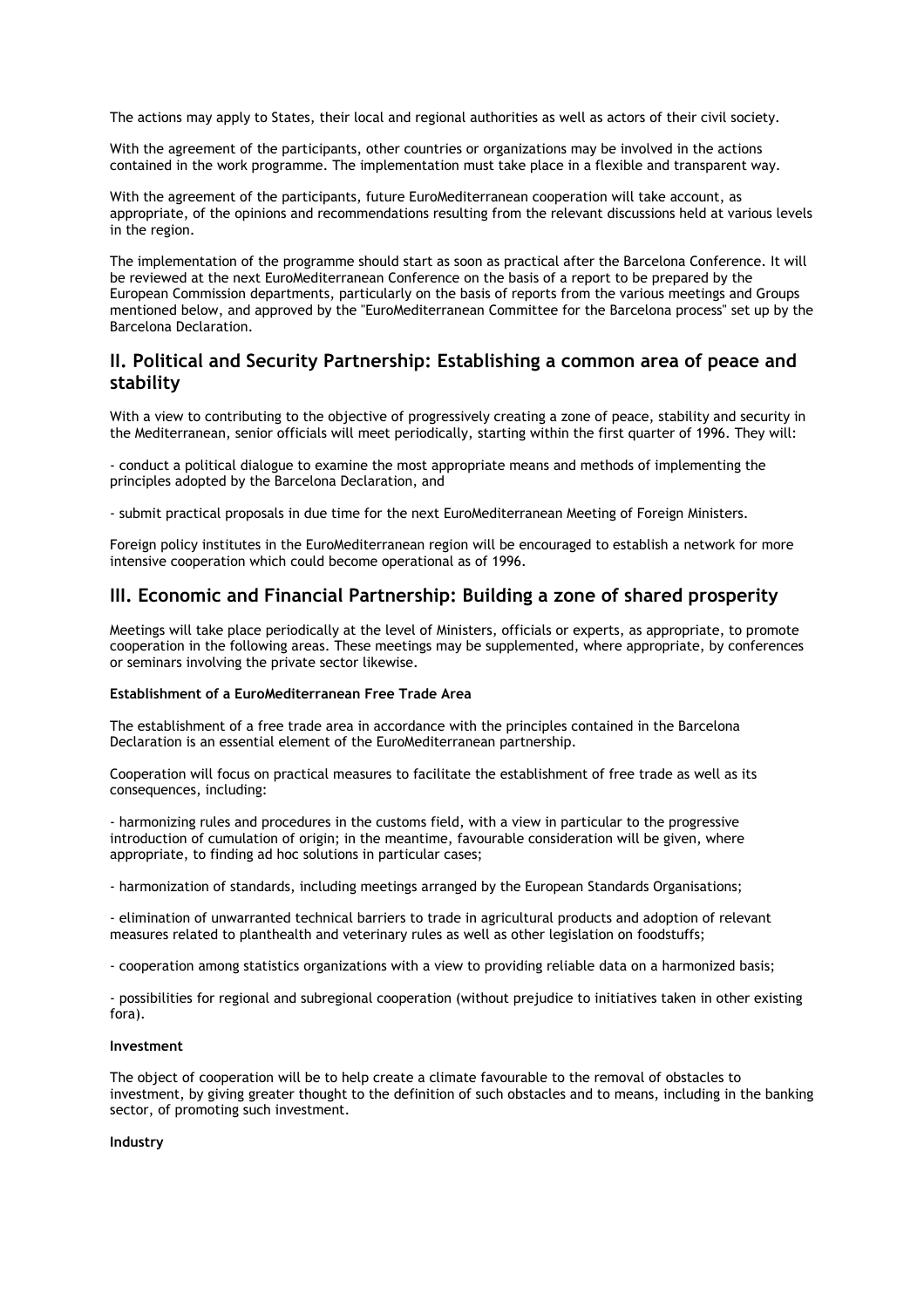Industrial modernisation and increased competitiveness will be key factors for the success of the Euro-Mediterranean partnership. In this context, the private sector will play a more important role in the economic development of the region and the creation of employment. Cooperation will focus on:

- the adaptation of the industrial fabric to the changing international environment, in particular to the emergence of the information society;

- the framework for and the preparation of the modernisation and restructuring of existing enterprises, especially in the public sector, including privatisation;

- the use of international or European standards and the upgrading of conformity testing, certification, accreditation and quality standards.

Particular attention will be paid to means of encouraging cooperation among SMEs and creating the conditions for their development, including the possibility of organising workshops, taking account of experience acquired under MED-INVEST and inside the European Union.

#### **Agriculture**

While pointing out that such matters are covered under bilateral relations in the main, cooperation in this area will focus on:

- support for policies implemented by them to diversify production;
- reduction of food dependency;
- promotion of environmentfriendly agriculture;

- closer relations between businesses, groups and organizations representing trades and professions in the partner States on a voluntary basis;

- support for privatization;
- technical assistance and training;
- harmonization of planthealth and veterinary standards;

- integrated rural development, including improvement of basic services and the development of associated economic activities;

- cooperation among rural regions, exchange of experience and knowhow concerning rural development;
- development of regions affected by the eradication of illicit crops.

#### **Transport**

Efficient interoperable transport links between the EU and its Mediterranean partners, and among the partners themselves, as well as free access to the market for services in international maritime transport, are essential to the development of trade patterns and the smooth operation of the EuroMediterranean partnership.

The Transport Ministers of Western Mediterranean countries met twice in 1995 and, following the Regional Conference for the Development of Maritime Transport in the Mediterranean, the Mediterranean Waterborne Transport Working Group adopted a multiannual programme.

#### **Cooperation will focus on:**

- development of an efficient Trans-Mediterranean multimodal combined sea and air transport system, through the improvement and modernization of ports and airports, the suppression of unwarranted restrictions, the simplification of procedures, the improvement of maritime and air safety, the harmonization of environmental standards at a high level including more efficient monitoring of maritime pollution, and the development of harmonized traffic management systems;

- development of east-west land links on the southern and eastern shores of the Mediterranean, and

- connection of Mediterranean transport networks to the Trans-European Network in order to ensure their interoperability.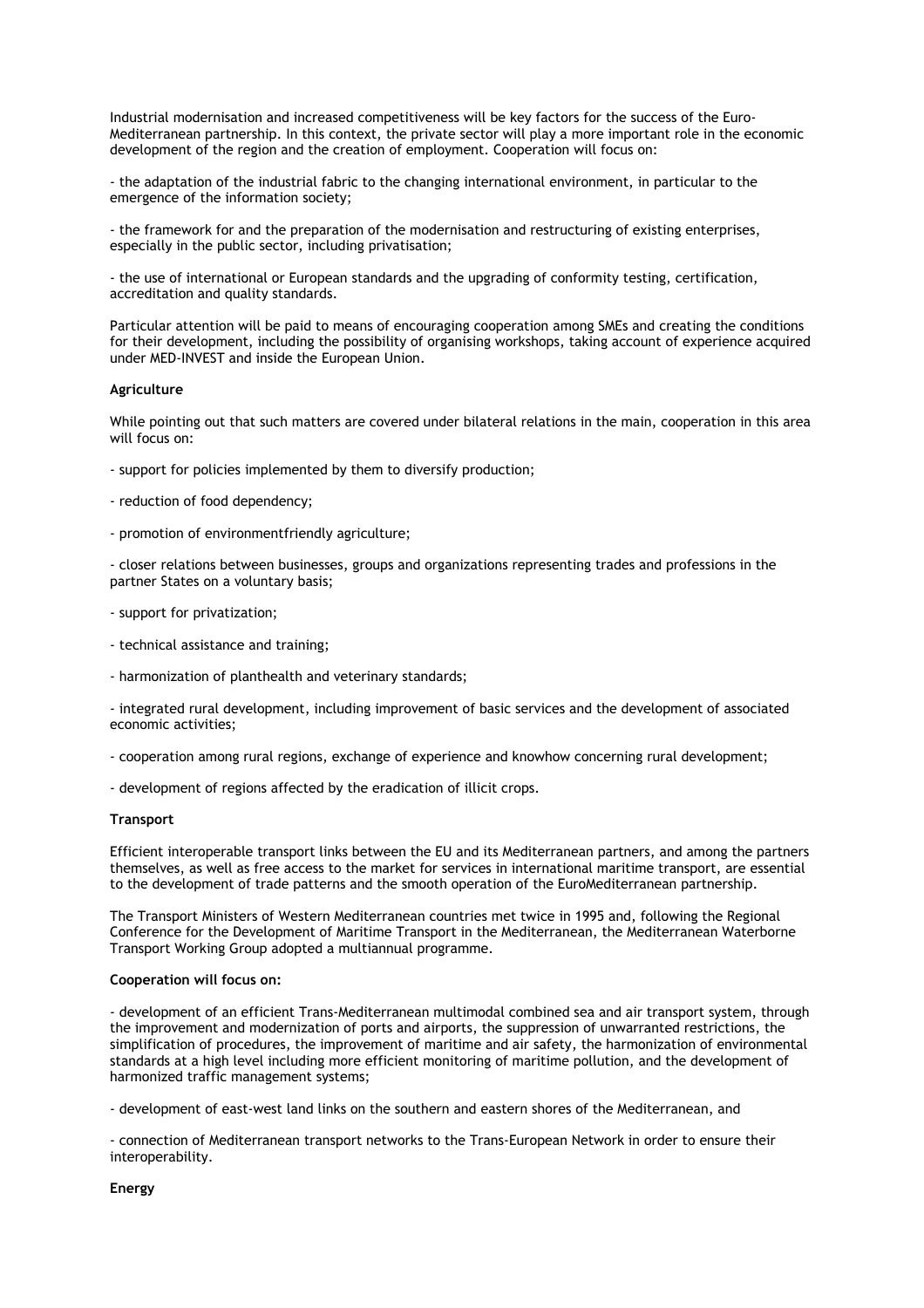A high-level Conference was held in Tunisia in 1995 with a followup meeting in Athens and an Energy Conference in Madrid on 20 November 1995.

With a view to creating appropriate conditions for investment in and activities by energy companies, future cooperation will focus, inter alia on:

- fostering the association of Mediterranean countries with the Treaty on the European Energy Charter;
- energy planning;
- encouraging producer-consumer dialogue;
- oil and gas exploration, refining, transportation, distribution, and regional and trans-regional trade;
- coal production and handling;
- generation and transmission of power and interconnection and development of networks;
- energy efficiency;
- new and renewable sources of energy;
- energy-related environmental issues;
- development of joint research programmes;
- training and information activities in the energy sector.

#### **Telecommunications and information technology**

With a view to developing a modern, efficient telecommunications network, cooperation will focus on:

- information and telecommunications infrastructures (minimum regulatory framework, standards, conformity testing, network interoperability, etc.);

- regional infrastructures including links with European networks;
- access to services, and
- new services in priority fields of application.

Intensification of EuroMediterranean exchanges and access to the nascent information society will be facilitated by more efficient information and communications infrastructures.

A regional conference is planned for 1996 with the aim of paving the way for pilot projects to show the concrete benefits of the information society.

#### **Regional planning**

Cooperation will focus on:

- defining a regional planning strategy for the EuroMediterranean area commensurate with the countries' requirements and special features;

- promoting cross-border cooperation in areas of mutual interest.

### **Tourism**

The Ministers for Tourism, meeting in Casablanca, adopted the Mediterranean Tourism Charter in 1995. The cooperation actions to be initiated will relate in particular to information, promotion and training.

#### **Environment**

Cooperation will focus on:

- assessing environmental problems in the Mediterranean region and defining, where appropriate, the initiatives to be taken;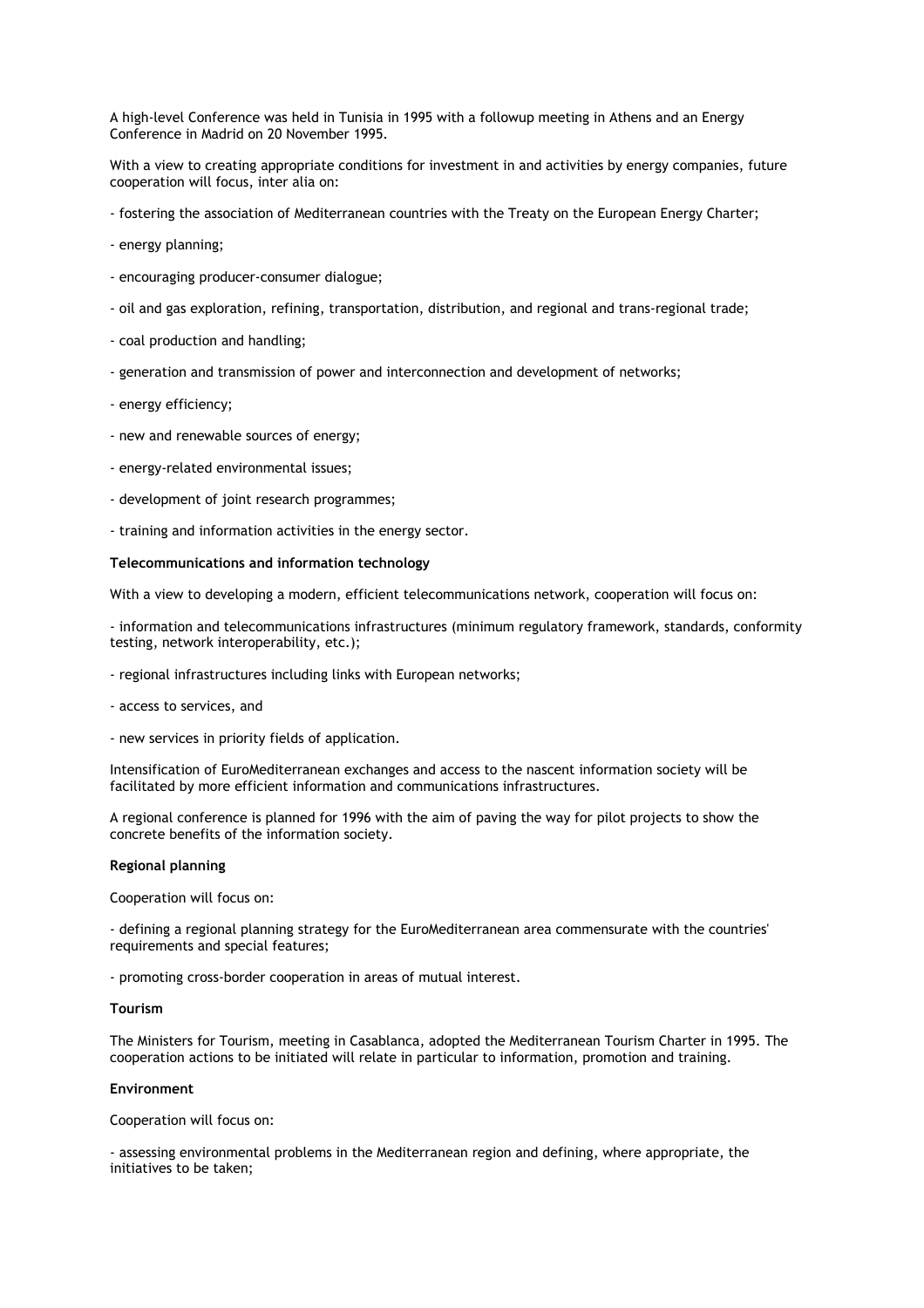- making proposals to establish and subsequently update a short and mediumterm priority environmental action programme for intervention coordinated by the European Commission and supplemented by longterm actions; it should include among the main areas for action, the following: integrated management of water, soil and coastal areas; management of waste; preventing and combating air pollution and pollution in the Mediterranean sea; natural heritage, landscapes and site conservation and management; Mediterranean forest protection, conservation and restoration, in particular through the prevention and control of erosion, soil degradation,

forest fires and combating desertification; transfer of Community experience in financing techniques, legislation and environmental monitoring; integration of environmental concerns in all policies;

- setting up a regular dialogue to monitor the implementation of the action programme;

- reinforcing regional and subregional cooperation and strengthening coordination with the Mediterranean Action Plan;

- stimulating coordination of investments from various sources, and implementation of relevant international conventions;

- promoting the adoption and implementation of legislation and regulatory measures when required, especially preventive measures and appropriate high standards.

#### **Science and Technology**

Cooperation will focus on:

- promoting research and development and tackling the problem of the widening gap in scientific achievement, taking account of the principle of mutual advantage;

- stepping up exchanges of experience in the scientific sectors and policies which might best enable the Mediterranean partners to reduce the gap between them and their European neighbours and to promote the transfer of technology.

- helping train scientific and technical staff by increasing participation in joint research projects.

Following the Ministerial meeting at Sophia Antipolis in March 1995, a Monitoring Committee was set up; this Committee will meet for the first time immediately after the Barcelona Conference. It will focus on making recommendations for the joint implementation of the policy priorities agreed at Ministerial level.

## **Water**

The Mediterranean Water Charter was adopted in Rome in 1992.

Water is a priority issue for all the Mediterranean partners and will gain in importance as water scarcity becomes more pressing. The purpose of cooperation in this area will be as follows:

- to take stock of the situation taking into account current and future needs;

- to identify ways of reinforcing regional cooperation;

- to make proposals for rationalising the planning and management of water resources, where appropriate on a joint basis;

- to contribute towards the creation of new sources of water.

#### **Fisheries**

In view of the importance of conservation and rational management of Mediterranean fish stocks, cooperation in the framework of the General Fisheries Council for the Mediterranean will be reinforced.

Following the Ministerial Fisheries Conference held in Heraklion in 1994, appropriate follow-up action will be taken in the legal sphere through meetings to take place in 1996.

Cooperation will be improved on research into fish stocks, including aquaculture, as well as into training and scientific research.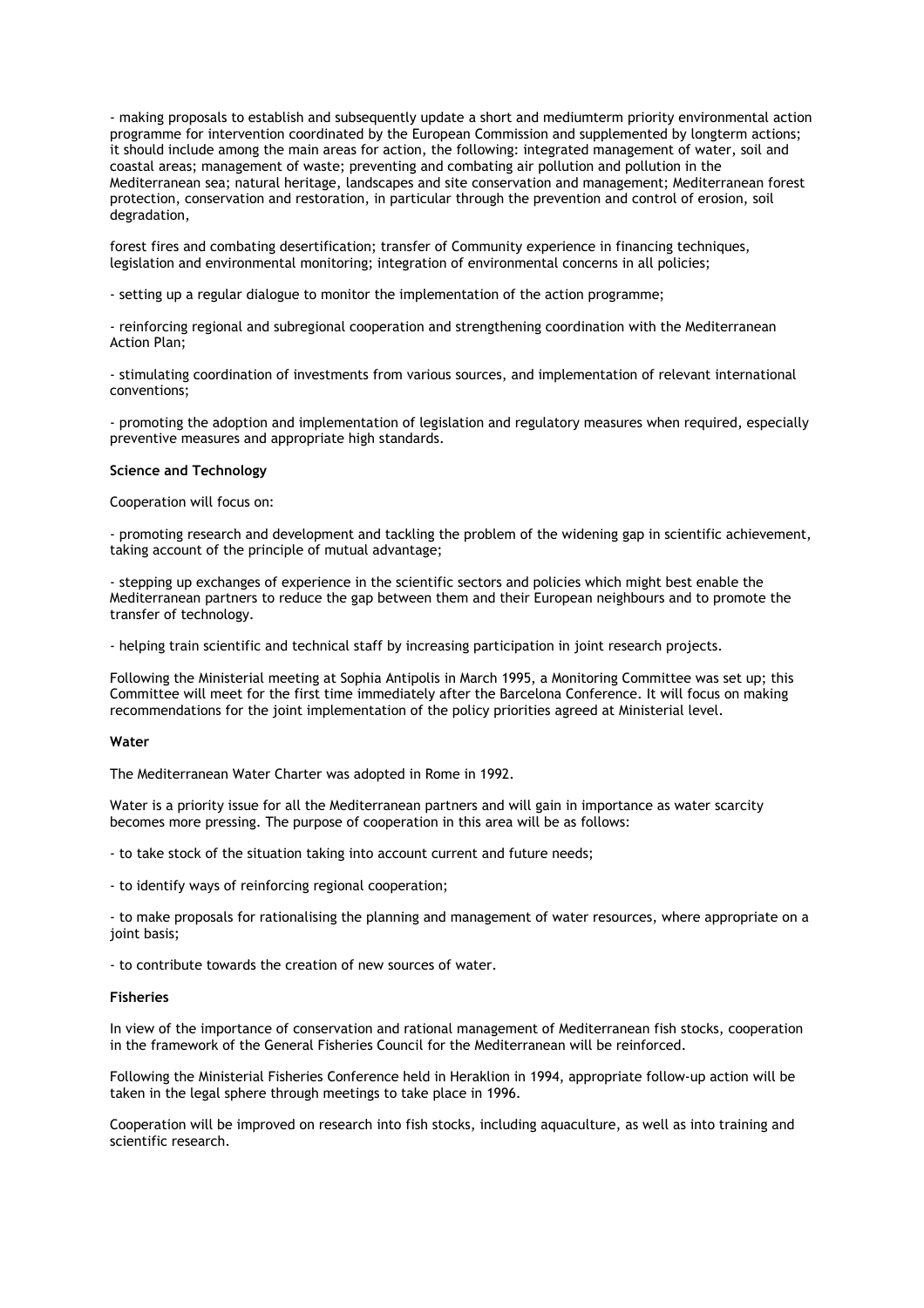# **IV. Partnership in Social, Cultural and Human affairs : Developing Human Resources, Promoting Understanding between Cultures and Exchanges between Civil Societies**

## **Development of human resources**

The EuroMediterranean partnership must contribute to enhancing educational levels throughout the region, whilst laying special emphasis on the Mediterranean partners. To this end, a regular dialogue on educational policies will take place, initially focusing on vocational training, technology in education, the universities and other highereducation establishments and research. In this context as well as in other areas, particular attention will be paid to the role of women. The Euro-Arab Business School in Granada and the European Foundation in Turin will also contribute to this cooperation.

A meeting of representatives of the vocational training sector (policy makers, academics, trainers, etc) will be organised with the aim of sharing modern management approaches.

A meeting will be held of representatives of universities and highereducation establishments. The European Commission will strengthen its ongoing MEDCampus programme.

A meeting will also be called on the subject of technology in education.

## **Municipalities and Regions**

Municipalities and regional authorities need to be closely involved in the operation of the EuroMediterranean Partnership. City and regional representatives will be encouraged to meet each year to take stock of their common challenges and exchange experiences. This will be organised by the European Commission and will take account of previous experience.

## **Dialogue between cultures and civilizations**

Given the importance of improving mutual understanding by promoting cultural exchanges and knowledge of languages, officials and experts will meet in order to make concrete proposals for action, inter alia, in the following fields: cultural and creative heritage, cultural and artistic events, co-productions (theatre and cinema), translations and other means of cultural dissemination, training.

Greater understanding among the major religions present in the EuroMediterranean region will facilitate greater mutual tolerance and cooperation. Support will be given to periodic meetings of representatives of religions and religious institutions as well as theologians, academics and others concerned, with the aim of breaking down prejudice, ignorance and fanaticism and fostering cooperation at grassroots level. The conferences held in Stockholm (15/17.6.1995) and Toledo (4/7.11.1995) may serve as examples in this context.

## **Media**

Close interaction between the media will work in favour of better cultural understanding. The European Union will actively promote such interaction, in particular through the ongoing MED-Media programme. An annual meeting of representatives of the media will be organised in this context.

## **Youth**

Youth exchanges should be the means to prepare future generations for a closer cooperation between the Euro-Mediterranean partners. A EuroMediterranean youth exchange programme should therefore be established based on experience acquired in Europe and taking account of the partners' needs; this programme should take account of the importance of vocational training, particularly for those without qualifications, and of the training of organizers and social workers in the youth field. The European Commission will make the necessary proposals before the next meeting of EuroMediterranean Foreign Ministers.

## **Exchanges between Civil Societies**

Senior officials will meet periodically to discuss measures likely to facilitate human exchanges resulting from the EuroMediterranean partnership, especially those involving officials, scientists, academics, businessmen, students and sportsmen, including the improvement and simplification of administrative procedures, particularly where unnecessary administrative obstacles might exist.

## **Social Development**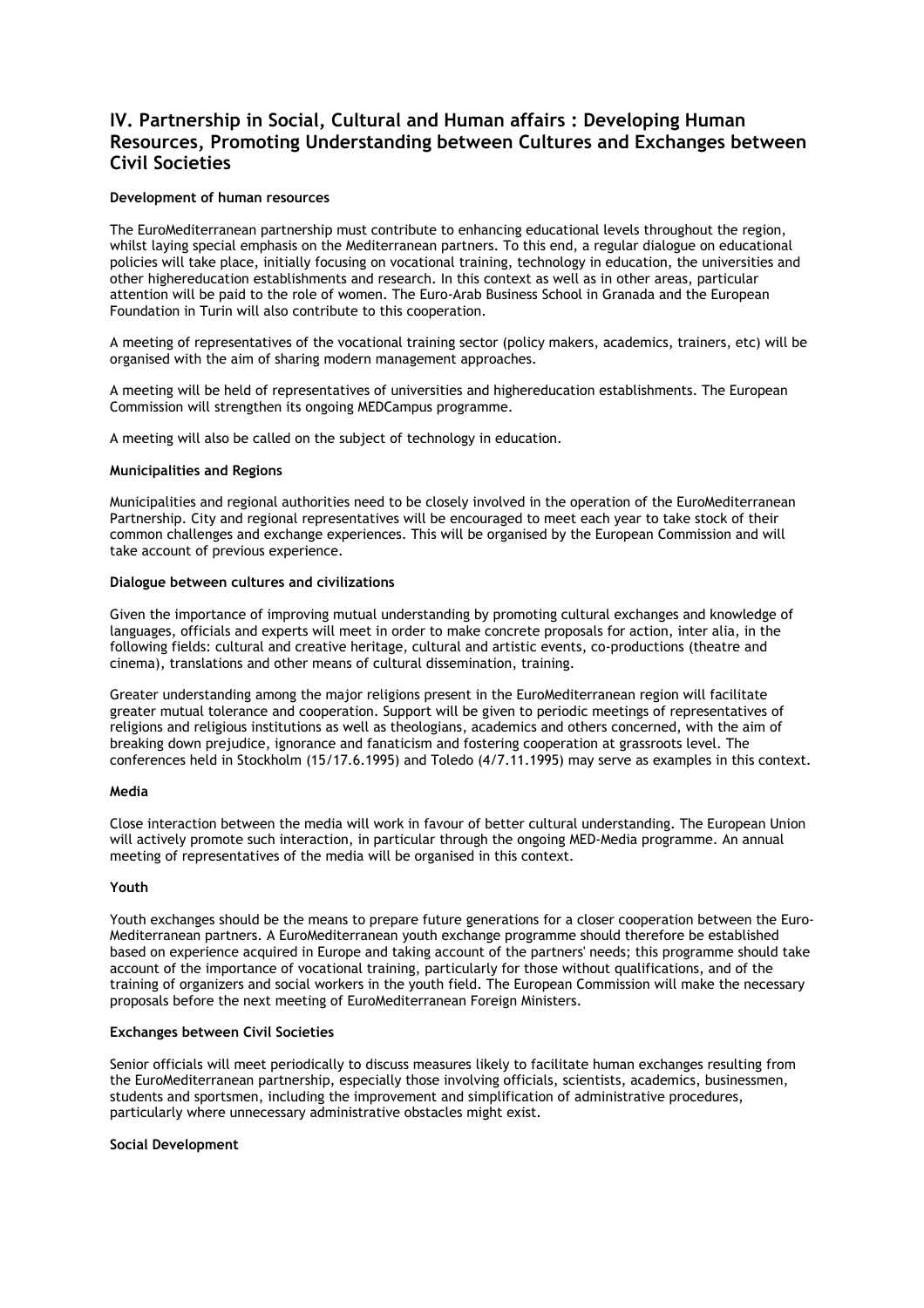The EuroMediterranean partnership must contribute to improving the living and working conditions and increasing the employment level of the population in the Mediterranean partner States, in particular of women and the neediest strata of the population. In this context the partners attach particular importance to the respect and promotion of basic social rights. To that end, actors in social policies will meet periodically at the appropriate level.

**Health**

The partners agree to concentrate cooperation in this area on:

- action on raising awareness, information and prevention;

- development of public health services, in particular health care, primary health centres, maternal and child health care services, family planning, epidemiological supervision systems and measures to control communicable diseases;

- training of health and health-administration personnel;
- medical cooperation in the event of natural disasters.

#### **Migration**

Given the importance of the issue of migration for EuroMediterranean relations, meetings will be encouraged in order to make proposals concerning migration flows and pressures. These meetings will take account of experience acquired, inter alia, under the MED-Migration programme, particularly as regards improving the living conditions of migrants legally established in the Union.

- Terrorism
- Drug Trafficking, Organised crime

Fighting terrorism will have to be a priority for all the parties. To that end, officials will meet periodically with the aim of strengthening cooperation among police, judicial and other authorities. In this context, consideration will be given, in particular, to stepping up exchanges of information and improving extradition procedures.

Officials will meet periodically to discuss practical measures which can be taken to improve cooperation among police, judicial, customs, administrative and other authorities in order to combat, in particular, drug trafficking and organised crime, including smuggling.

All these meetings will be organized with due regard for the need for a differentiated approach that takes into account the diversity of the situation in each country.

#### Illegal Immigration

Officials will meet periodically to discuss practical measures which can be taken to improve cooperation among police, judicial, customs, administrative and other authorities in order to combat illegal immigration.

These meetings will be organized with due regard for the need for a differentiated approach that takes into account the diversity of the situation in each country.

# **V. Institutional contacts**

## **EuroMediterranean Parliamentary Dialogue**

An Inter-Parliamentary Conference on Security and Cooperation in the Mediterranean was held in Valletta from 1 to 4 November 1995. The European Parliament is invited to take the initiative with other parliaments concerning the future EuroMediterranean Parliamentary Dialogue, which could enable the elected representatives of the partners to exchange ideas on a wide range of issues.

## **Other institutional contacts**

Regular contacts among other European organs, in particular the Economic and Social Committee of the European Community, and their Mediterranean counterparts, would contribute to a better understanding of the major issues relevant in the EuroMediterranean partnership.